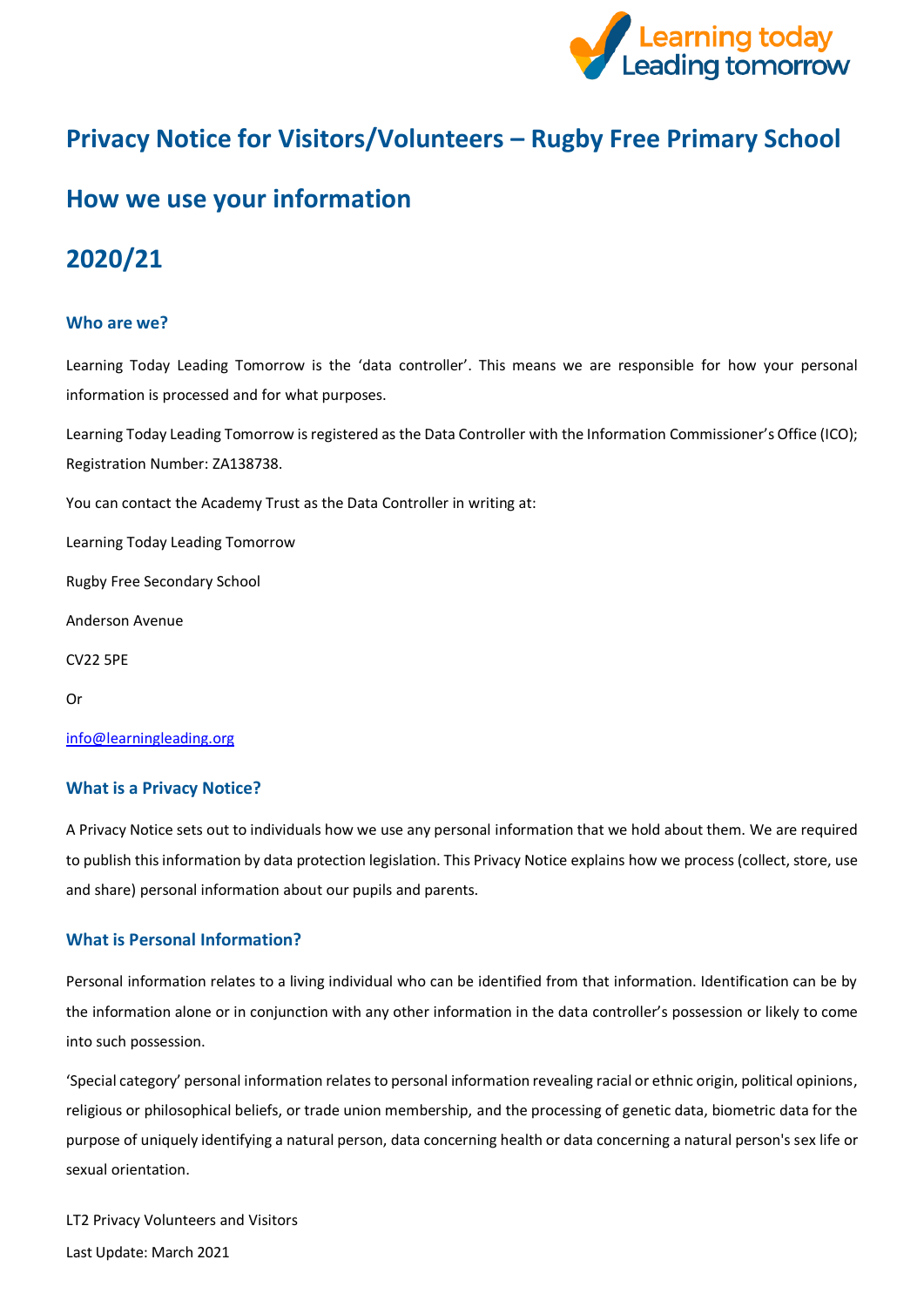

## **What personal information do we process about volunteers and visitors?**

The information that we collect, hold and share includes:

- Name, contact details and car registration number
- Photographs
- Device name and browsing history
- CCTV images captured in our schools
- Contact details and contact preferences
- Disability, health and access requirements (if required)
- COVID-19 test results

For regular visitors (e.g. contractors and volunteers), we will also hold the following information:

- DBS details to evidence that the individual holds an enhanced disclosure and barring service certificate
- Employer details

#### **Why do we use personal information?**

We use volunteer/visitor data to:

- Identify you and safely evacuate the school in the event of an emergency
- Meet statutory obligations for Safeguarding
- Ensure that appropriate access arrangements can be provided for volunteers who require them

#### **Collecting information**

Whilst the majority of volunteer information you provide to us is mandatory, some of it is provided to us on a voluntary basis. In order to comply with the General Data Protection Regulation, we will inform you whether you are required to provide certain visitor information to us or if you have a choice in this.

## **What are the legal reasons for us to process your personal information?**

We are required to process personal information in accordance with data protection legislation and only do so when the law allows us to. The lawful reasons we have for processing personal information are as follows:

#### 1) To comply with the law

We collect and use general purpose pupil information in order to meet certain legal requirements and legal obligations placed upon the Academy Trust by law. We therefore are required to this process personal information for such purposes even if you have not consented to us doing so.

Details of the type of processing that we must undertake, the personal data that is processed, the legislation which requires us to do so and who we may share this information with is set out in Table 1.

LT2 Privacy Volunteers and Visitors Last Update: March 2021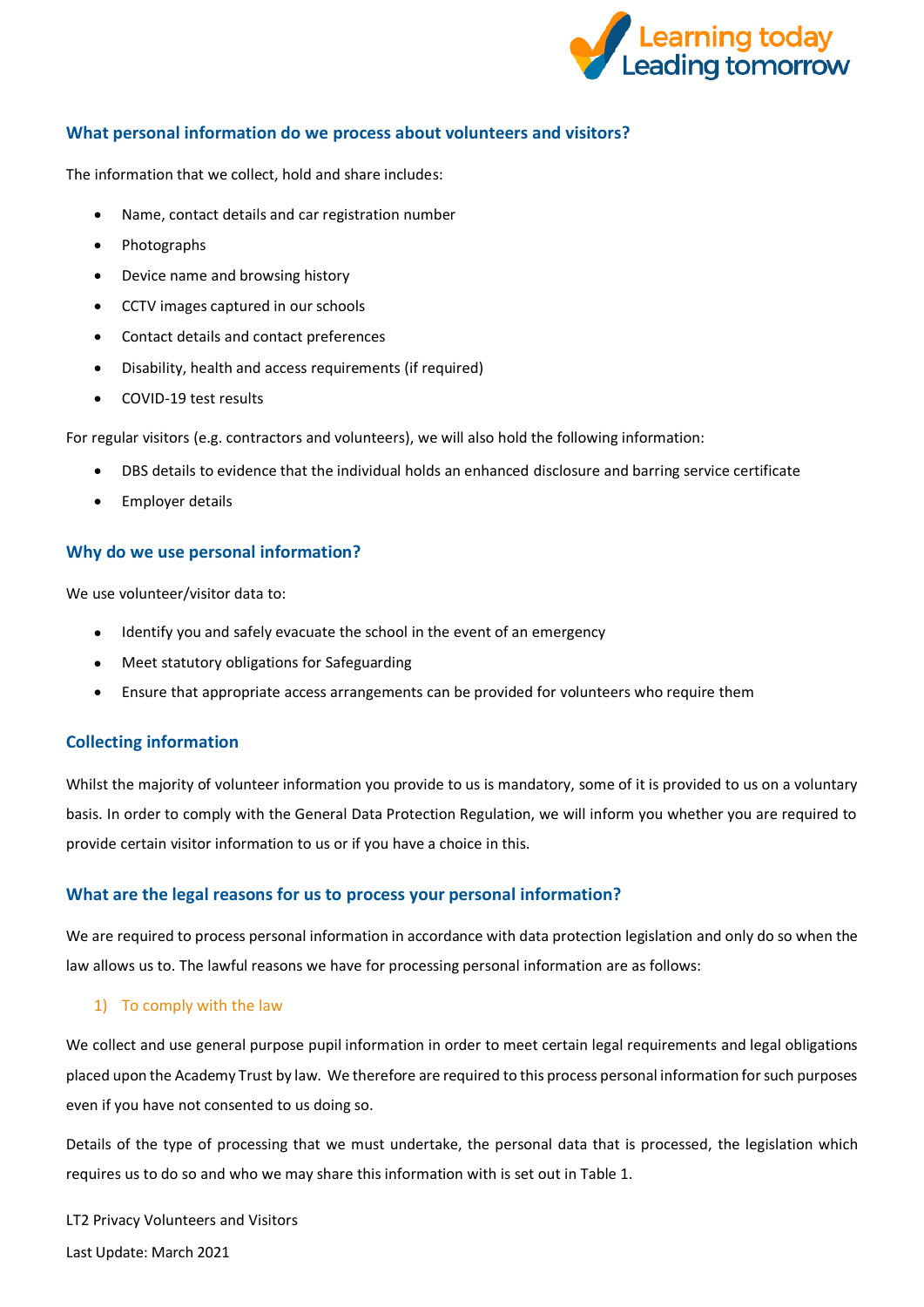

If you would like a copy of or further information regarding the statutory authorities that underpin our legal obligations, you should contact the Academy Trust in writing.

### 2) To protect someone's vital interests

We are able to process personal information when there is an emergency and/or where a person's life is in danger.

Details of the type of processing that we may undertake on this basis and who we may share that information is set out in Table 2.

## 3) With the consent of the individual to whom that information 'belongs'

Whilst much of the personal information processed is in accordance with a legal requirement, there is some personal information that we can only process when we have your consent to do so. In these circumstances, we will provide you with specific and explicit information regarding the reasons the data is being collected and how the data will be used.

Details of the type of processing that we may undertake on this basis and who we may share that information is set out in Table 3.

### 4) To perform a public task

It is a day-to-day function of the Academy Trust to ensure that children receive the education and support they require. Much of this work is not set out directly in any legislation but it is deemed to be necessary in order to ensure that pupils are properly educated and supported.

Details of the type of processing that we may undertake on this basis and who we may share that information is set out in Table 4.

In certain circumstances, an individual has the right to object to any processing where it is likely to cause or is causing harm or distress. To exercise this right, individuals should do so by contacting the trust to inform them of their reasons for the objection. These reasons should relate to your specific circumstances. Upon receipt of an objection, the trust will consider the reasons for the objection and balance this against the legitimate grounds to process data.

#### 5) We have a legitimate interest

Occasionally we have reasons to process information which fall outside of our usual day-to-day school functions. Details of the type of processing that we may undertake on this basis are set out in Table 5.

In certain circumstances an individual has the right to object to any processing where it is likely to cause or is causing harm or distress. To exercise this right, individuals should do so by contacting the trust to inform them of their reasons for the objection. These reasons should relate to your specific circumstances. Upon receipt of an objection, the trust will consider the reasons for the objection and balance this against the legitimate grounds to process data.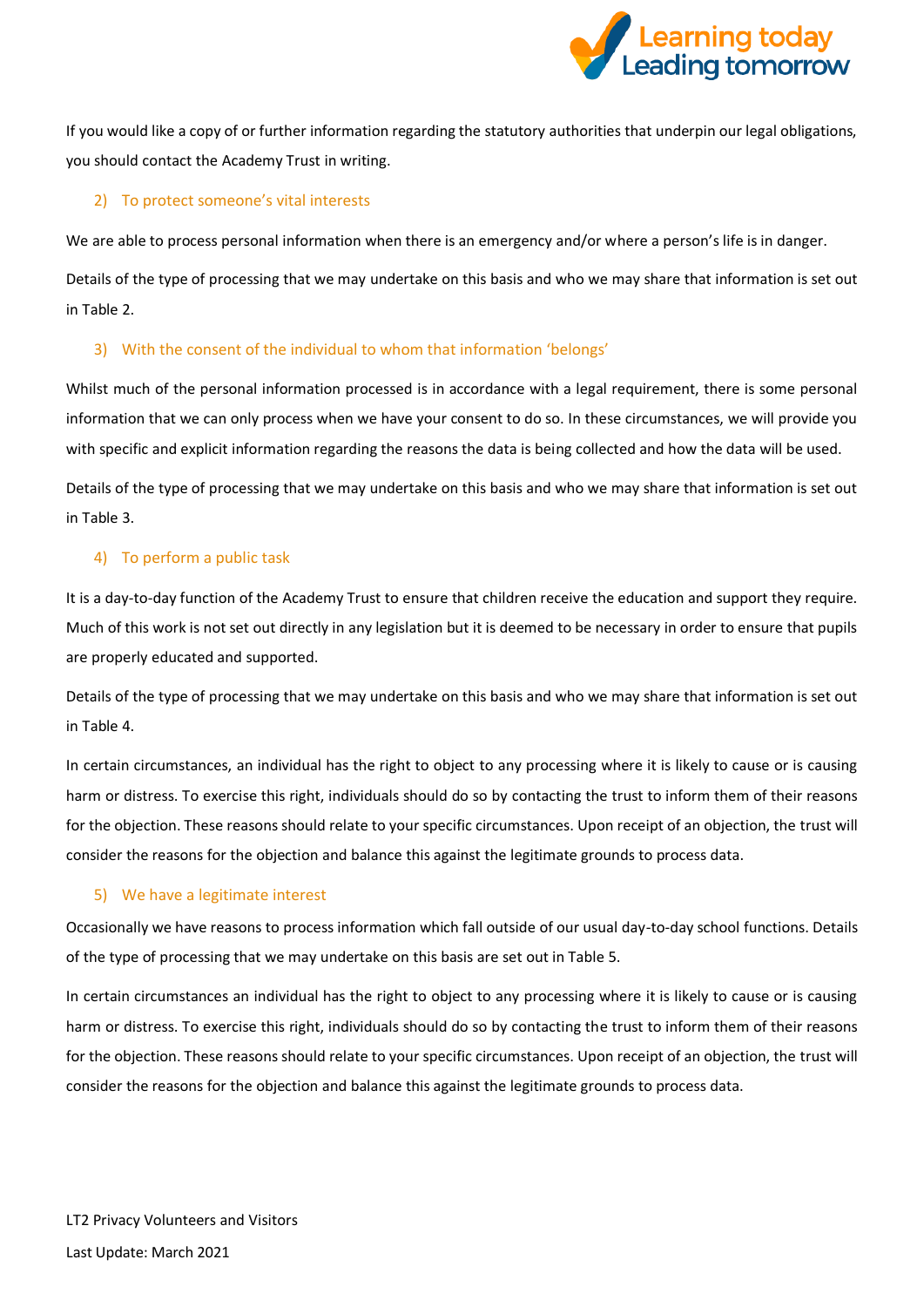

## **Special category personal information**

In order to process 'special category' data, we must be able to demonstrate how the law allows us to do so. In additional to the lawful reasons above, we must also be satisfied that ONE of the following additional lawful reasons applies:

- Explicit consent of the data subject
- Processing relates to personal data which is manifestly made public by the data subject
- Necessary for establishing, exercising or defending legal claims
- Necessary for reasons of substantial public interest
- Necessary for preventive or occupational medicine, or for reasons of public interest in the area of public health
- Necessary for archiving, historical research or statistical purposes in the public interest

The lawful reasons for each type of special category personal information data that we process is set out in the tables attached.

### **Who might we share your information with?**

We routinely share pupil information with:

- Security organisations to ensure the safety and welfare of pupils, staff and visitors
- Emergency Services to ensure the safety and welfare of visitors and to meet any legal obligations and to ensure the safety of the whole school community
- NHS
- Public Health and other public health agencies

We do not share information about our visitors unless the law and our policies allow us to do so.

Please refer to the tables for information about what personal information is shared with which specific third parties.

#### **Data Collection Requirements**

To find out more about the data collection requirements placed on us by the Department for Education (for example, via the school census) go t[o https://www.gov.uk/education/data-collection-and-censuses-for-schools.](https://www.gov.uk/education/data-collection-and-censuses-for-schools)

#### **NHS Test and Trace/Public Health Agencies:**

To assist with the school's engagement of the Test and Trace Scheme, we are requesting contact details from individuals in addition to the usual information required from our visitors. Should it become apparent that you may have come into contact with a person who has tested positive for COVID19, we may be requested to share your name and contact details with the NHS Test and Trace Scheme. We will only keep your telephone number/contact details for 21 days, at which point it will be deleted/securely disposed. For further details on how we process your information, please refer to our privacy notice on the school's website. Further information on the Test and Trace Scheme can be found by visiting [https://www.gov.uk/guidance/nhs-test-and-trace-how-it-works.](https://warwickshire.us5.list-manage.com/track/click?u=a24b439ef7022ae0d86f9ca6e&id=162c0cebb1&e=f9705c84c2)

LT2 Privacy Volunteers and Visitors

Last Update: March 2021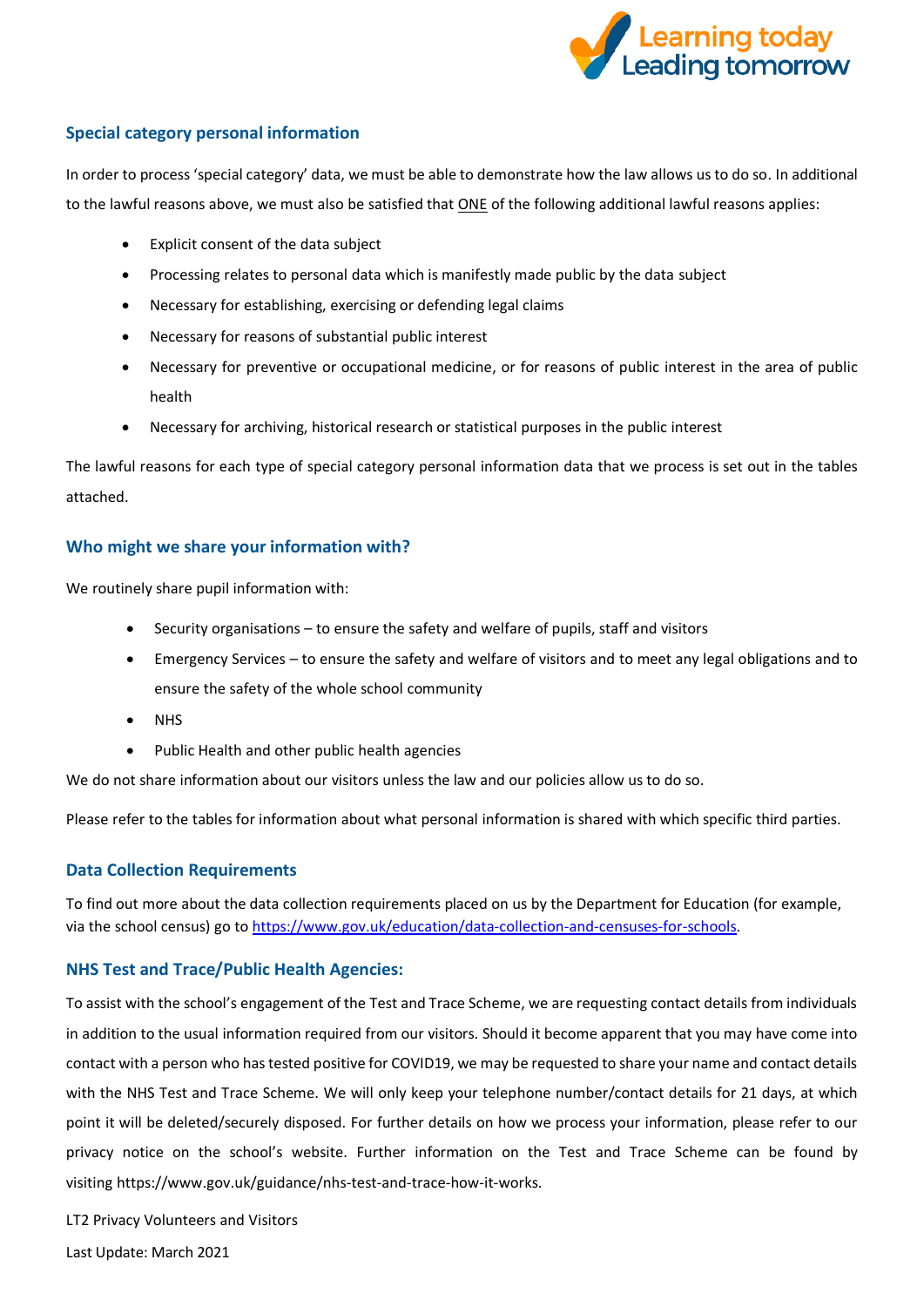

#### **What do we do with your information?**

All personal information is held in a manner which is compliant with data protection legislation. Personal information is only processed for the purpose it was collected The Academy Trust monitors the personal information it processes and will only share personal information with a third party if it has a legal basis to do so (as set out above).

#### **How long do we keep your information for?**

In retaining personal information, the Academy Trust has a [Records Management and Retention Policy.](https://www.the-trust-governor.co.uk/documents/202103240752500.210326%20LT2%20Records%20Management%20Policy.pdf) The schedules set out the Statutory Provisions under which the Academy Trust are required to retain the information.

### **Transferring data internationally**

Where we transfer personal data to a country outside of the UK, we will do so with the appropriate safeguards in place in accordance with data protection law.

### **What are your rights with respect of your personal information?**

Under data protection law, parents and pupils have the right to request access to information about them that we hold. To make a request for your personal information, or to have access to your child's educational record, contact the Trust directly via email a[t sar@learningleading.org](mailto:sar@learningleading.org) or alternatively;

Learning Today Leading Tomorrow

Rugby Free Secondary School

Anderson Avenue

Rugby

CV22 5PE

#### **\*\*Please ensure you specify which school your request relates to.**

**In certain circumstances** where the trust processes data for the purposes of legitimate interests or to fulfil their public task, individuals have a right to object to the processing where it is likely to cause, or is causing, harm or distress. When exercising this right, individuals should contact the school/academy trust to inform them of their reasons for their objection. The school/academy trust will consider the reasons for any objection and asses the risk to the individual against the purposes for the processing. In the event the trust is unable to comply with an objection, we will ensure we can demonstrate compelling legitimate grounds to continue with the processing.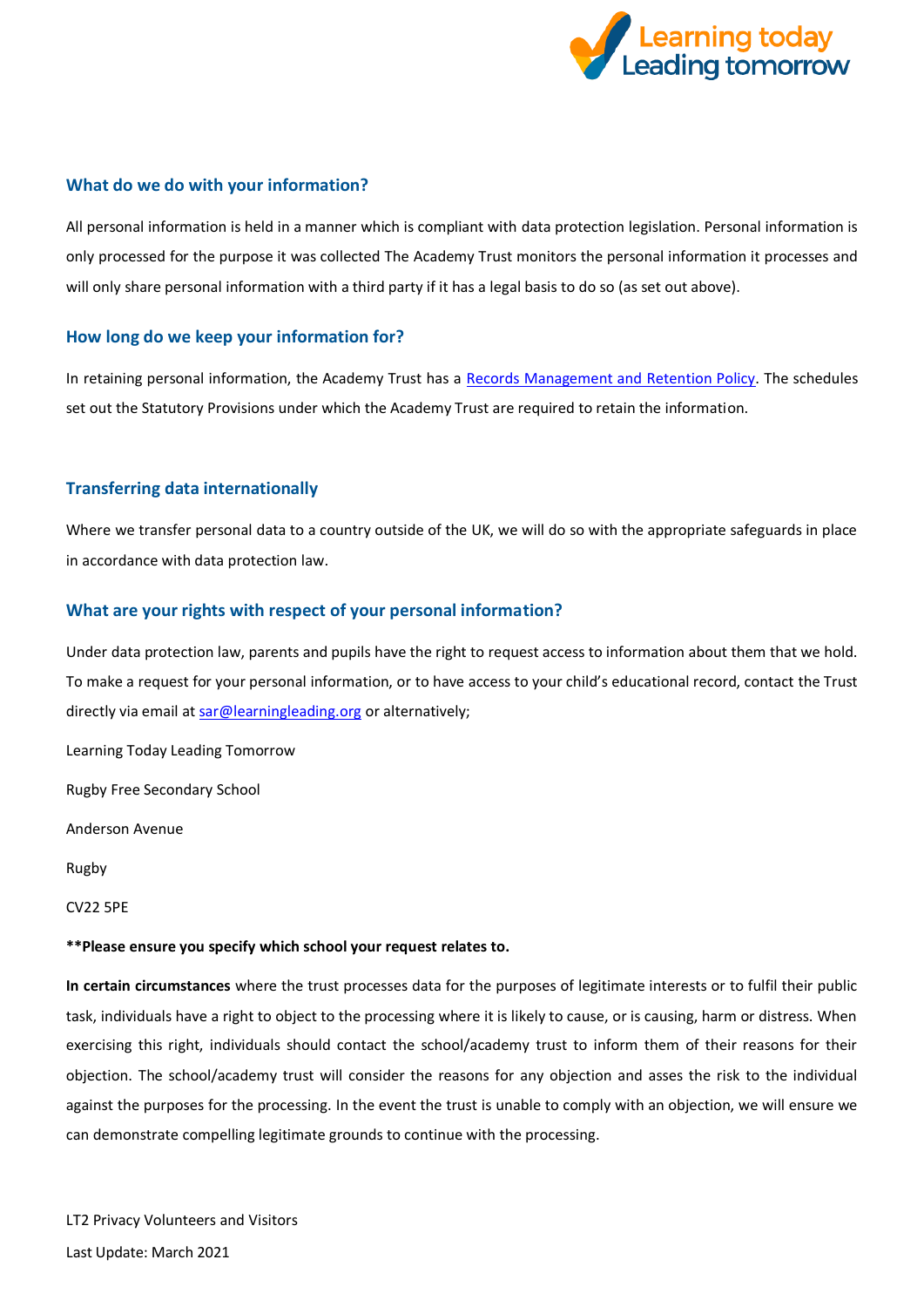

You also have the right to:

- Object to processing of personal data that is likely to cause, or is causing, damage or distress
- Prevent processing for the purpose of direct marketing
- Object to decisions being taken by automated means
- In certain circumstances, have inaccurate personal data rectified, blocked, erased or destroyed
- Claim compensation for damages caused by a breach of the Data Protection regulations

If you have a concern about the way we are collecting or using your personal data, you should raise your concern with us in the first instance or directly to the Information Commissioner's Office at <https://ico.org.uk/concerns/>

#### **Review**

The content of this Privacy Notice has been updated in line with advice for COVID-19. The next full reviewed will take place in March 2022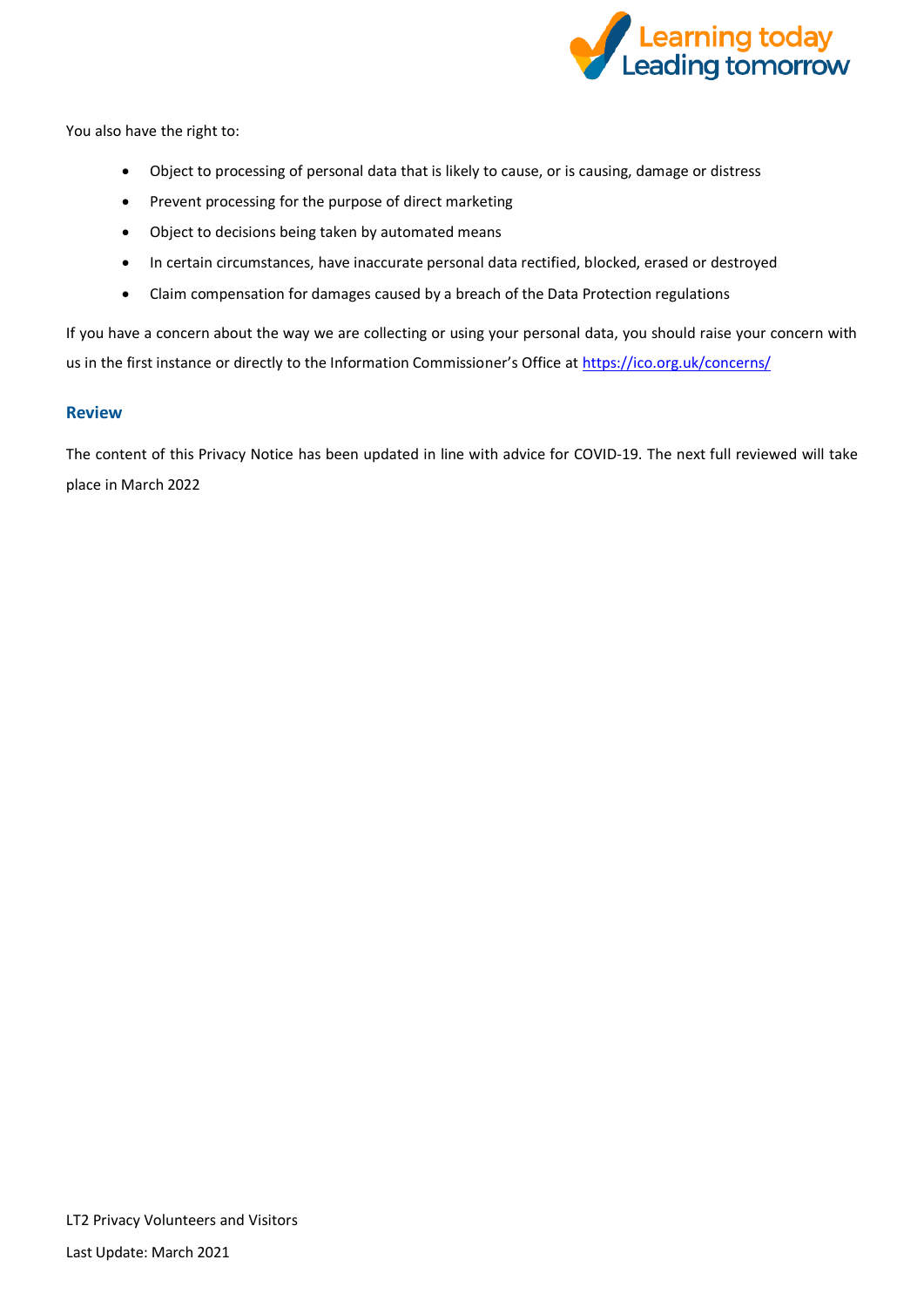

### **Table 1 – Personal information we are required to process to comply with the law:**

| Information              | Relevant legislation                        | Special Category-additional  | Third Parties with whom we | Lawful reason for sharing |
|--------------------------|---------------------------------------------|------------------------------|----------------------------|---------------------------|
| Type                     |                                             | lawful reason                | share the information      |                           |
| Information to evidence  | Legal Obligation                            | <b>Public Task Statutory</b> |                            |                           |
| that individual holds an | The Education (Independent Schools          | Guidance (Keeping Children   |                            |                           |
| advanced DBS certificate | Standards)(England) Regulations 2014 -      | Safe in Education)           |                            |                           |
|                          | requirement for those in regulated activity |                              |                            |                           |
|                          | to undergo a DBS check (academies only)     |                              |                            |                           |
| Barred list check        | Legal Obligation The Education              | <b>Public Task Statutory</b> |                            |                           |
|                          | (Independent Schools Standards) (England)   | Guidance (Keeping Children   |                            |                           |
|                          | Regulations 2014 - requirement for those in | Safe in Education)           |                            |                           |
|                          | regulated activity to undergo a DBS check   |                              |                            |                           |
|                          | Safeguarding of Vulnerable Groups Act       |                              |                            |                           |
|                          | 2006 section 3(2)                           |                              |                            |                           |

## **Table 2 – Personal information we are required to process as it is necessary to protect someone's vital interests**

| Information<br>Type | special Category<br>- additional lawful reason | l Third Parties with whom we share the information | Lawful reason for sharing |
|---------------------|------------------------------------------------|----------------------------------------------------|---------------------------|
|                     |                                                |                                                    |                           |

#### **Table 3 - Personal information we are required to process with the consent of the individual to whom that information 'belongs'**

| <b>Information Type</b>       | Special Category - additional lawful | Third Parties with whom we share the | Lawful reason for sharing |
|-------------------------------|--------------------------------------|--------------------------------------|---------------------------|
|                               | reason                               | information                          |                           |
| Photograph                    |                                      | Edit                                 | <b>Public Task</b>        |
| Disability, health and access | <b>Public Task</b>                   | Not routinely shared                 |                           |
| requirements                  |                                      |                                      |                           |

LT2 Privacy Volunteers and Visitors